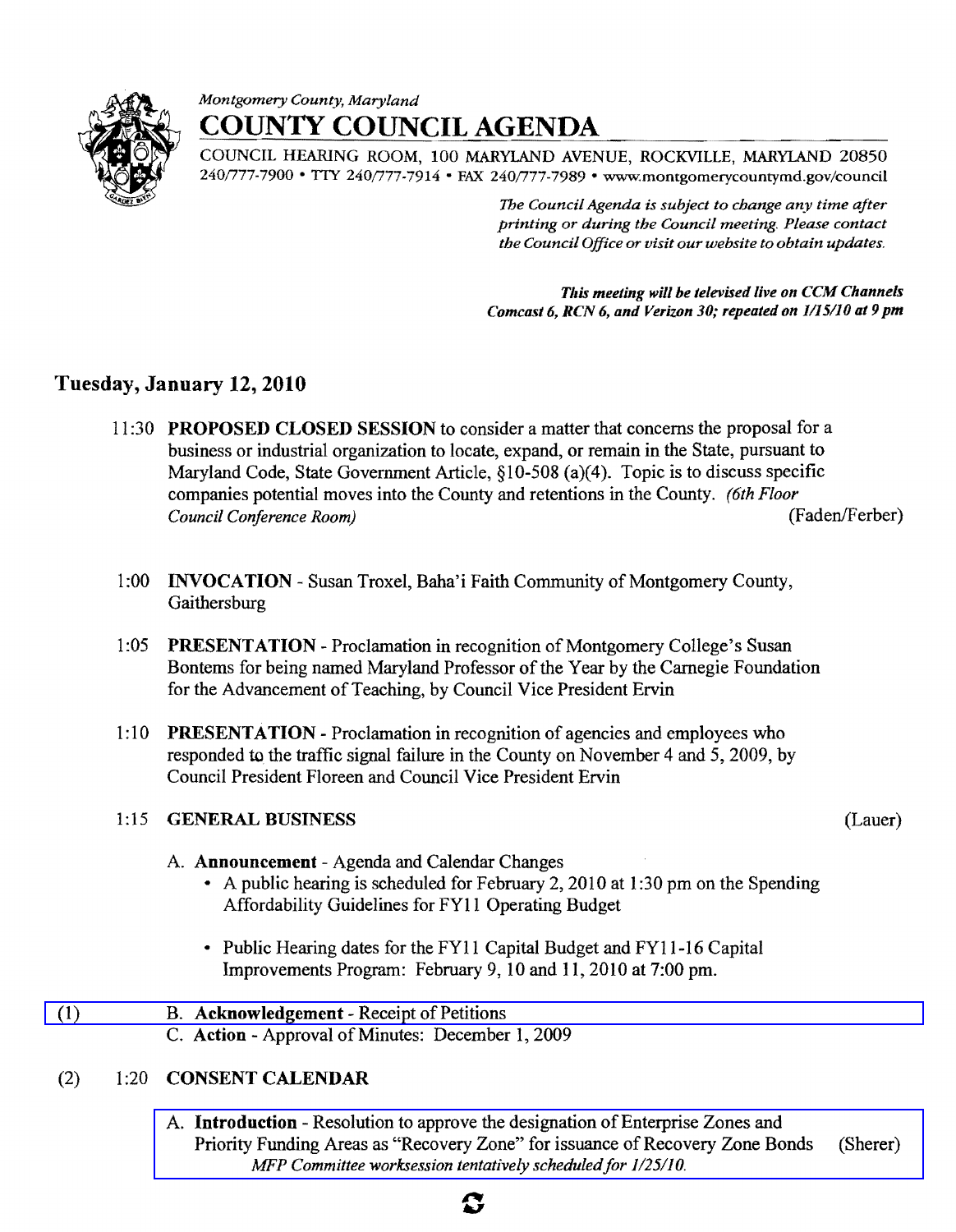#### January 12,2010 Page 2

 $\sim$ 

(2) 1:20 **CONSENT CALENDAR** *(continued)* 

|     |      | B. Introduction - Resolution to approve Technical Amendments to the Comprehensive<br>(Levchenko)<br>Solid Waste Management Plan<br>Public Hearing is scheduled for 1/26/10 at 1:30 pm.                                                    |
|-----|------|-------------------------------------------------------------------------------------------------------------------------------------------------------------------------------------------------------------------------------------------|
|     |      | C. Introduction - Amendment to the County Government's FY09-14 Capital<br>Improvements Program, Montgomery County Fire and Rescue Service - Travilah Fire<br>(Davidson)<br>Station<br>Public Hearing is scheduled for 1/26/10 at 1:30 pm. |
|     |      | D. Action - Resolution to approve Executive Regulation 20-09, Formal Solicitation<br>(Toregas)<br>Copy Fees                                                                                                                               |
|     |      | E. Action - Resolution to approve Executive Regulation 15-09, Adoption of the 2008<br>(Sherer)<br>National Electrical Code                                                                                                                |
|     |      | (Farber)<br>F. Action - Resolution regarding equity in County employee group insurance plans<br>MFP Committee recommends approval.                                                                                                        |
|     |      | G. Action - Resolution to approve the closure of a pedestrian tunnel under Stedwick<br>Road in the Gaithersburg 9 <sup>th</sup> Election District in Montgomery Village<br>(Orlin)                                                        |
|     |      | (Steiner)<br>H. Introduction - Appointment to Water Quality Working Group                                                                                                                                                                 |
| (3) | 1:30 | <b>PUBLIC HEARING</b> - Zoning Text Amendment 09-11, Residential Zones - Agricultural<br>(Zyontz)<br>vending<br>PHED Committee worksession tentatively scheduled for 1/21/10.                                                             |
| (4) | 1:30 | PUBLIC HEARING - Zoning Text Amendment 09-12, Rural Service Zone -<br>Development standards<br>(Zyontz)<br>PHED Committee worksession tentatively scheduled for 1/21/10.                                                                  |
| (5) | 1:30 | PUBLIC HEARING - Expedited Bill 41-09, Taxation - Property Tax Credit - Business<br>Incubator<br>(Faden)<br>MFP Committee worksession tentatively scheduled for 1/25/10.                                                                  |
| (6) | 1:30 | PUBLIC HEARING - Bill 42-09, Common Ownership Communities - Dispute<br>Resolution<br>(Faden)<br>PHED Committee worksession will be scheduled at a later date.                                                                             |
| (7) | 1:30 | PUBLIC HEARING - Bill 43-09, Callithea Farm Stables - Lease Amendment and<br>Extension<br>(Mihill)<br>PHED Committee worksession will be scheduled at a later date.                                                                       |
|     | 2:00 | <b>ADJOURN</b>                                                                                                                                                                                                                            |

 $\alpha$ 

 $\bar{z}$ 

 $\frac{1}{\alpha}$ 

Ç.

2:00 **T&E Committee** *(7th floor Council Hearing Room)*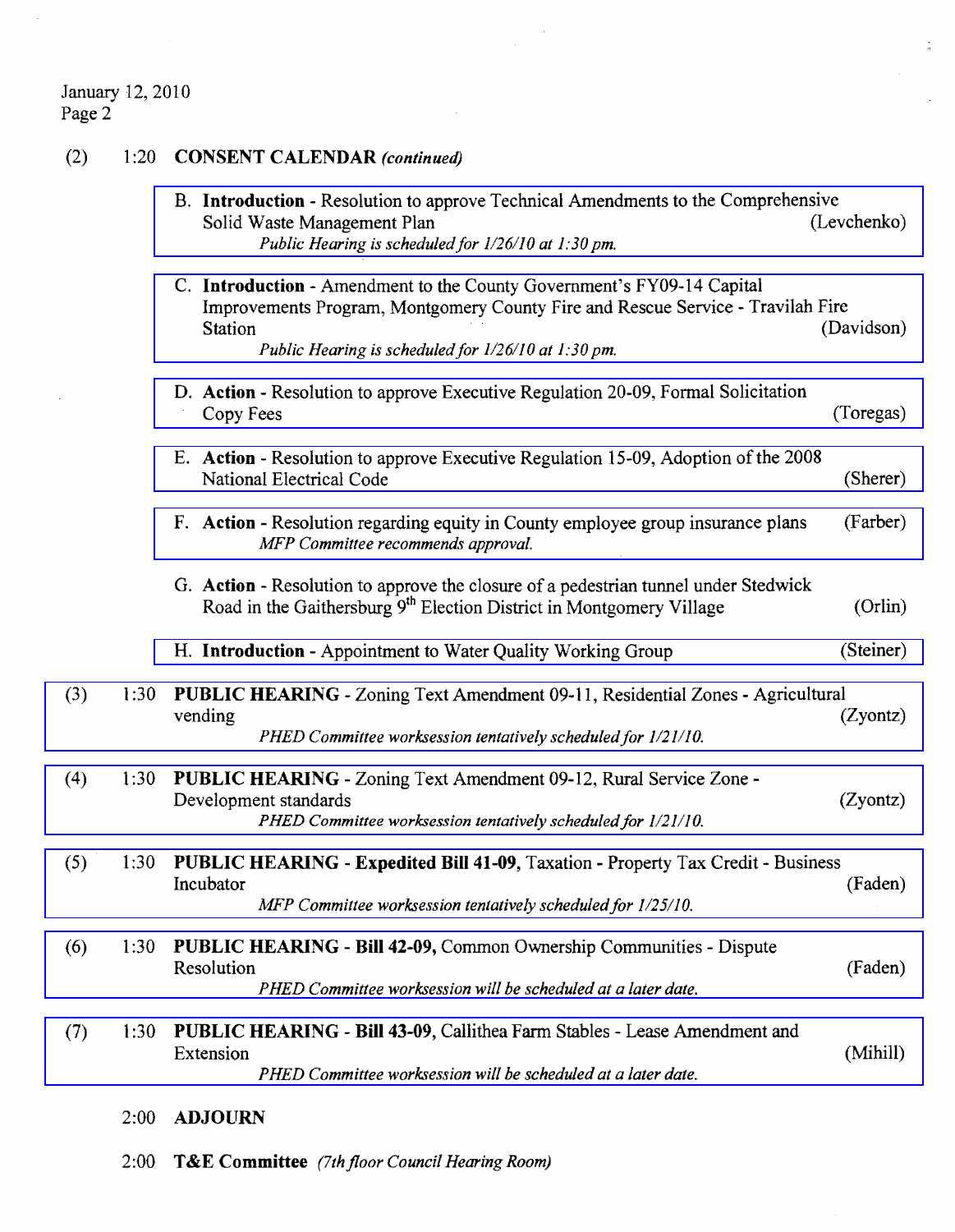January 12,2010 Page 3

(8) 7:30 PUBLIC HEARING - Bill 46-09, Personnel - Regulations - Persons with Disabilities-Hiring Preference (Drummer)

#### FUTURE COUNCIL MEETINGS

#### County Council meeting notices are posted on the bulletin board in the fifth floor lobby of the Council Office Building in Rockville, pursuant to State law.

#### Note: See the COMMITTEE AGENDA for a listing of the Committee meetings currently scheduled.

| Jan 15, 2010 | $9:00$ am          | <b>CIP</b> Transmittal       |
|--------------|--------------------|------------------------------|
| Jan 18, 2010 |                    | <b>HOLIDAY</b>               |
| Jan 19, 2010 | $9:00 \text{ am}$  | Coffee with County Executive |
| Jan 19, 2010 | $10:15$ am         | <b>Regular Session</b>       |
| Jan 25, 2010 | $12:30$ pm         | State Legislative Program    |
| Jan 26, 2010 | $9:30$ am          | <b>Regular Session</b>       |
| Jan 28, 2010 | $2:00$ pm          | Interviews - Planning Board  |
| Feb 1, 2010  | $12:30 \text{ pm}$ | State Legislative Program    |
| Feb 2, 2010  | $9:30$ am          | <b>Regular Session</b>       |
| Feb 8, 2010  | $12:30 \text{ pm}$ | State Legislative Program    |
| Feb 9, 2010  | $9:00$ am          | Meeting with WASA            |
| Feb 9, 2010  | $10:15$ am         | <b>Regular Session</b>       |
| Feb 15, 2010 |                    | <b>HOLIDAY</b>               |
| Feb 22, 2010 | $12:30 \text{ pm}$ | State Legislative Program    |
| Feb 23, 2010 | $9:30$ am          | <b>Regular Session</b>       |

#### FUTURE PUBLIC HEARINGS To testify call 240-777-7803

#### Jan 19,2010

- 1:30 pm ZTA 09-13, Transit Mixed-Use (TMX) Zone Prior Approvals
- 1:30 pm ZTA 09-14, Hearing Examiner Report Dissemination
- I :30 pm Expedited Bill 45-09, Contracts and Procurement Amendments

#### Jan 26, 2010

- 1 :30 pm Resolution to approve Technical Amendments to the Comprehensive Solid Waste Management Plan
- I :30 pm Amendment to the County Government's FY09-14 CIP, MCFRS Travilah Fire Station

Feb 2, 2010

- 1:30 pm Spending Affordability Guidelines for FY11 Operating Budget
- 1:30 pm Supplemental appropriation to the Montgomery County Public Schools' FY10 Operating Budget -\$350,000 for Real Estate Management Fund
- 7:30 pm Kensington and Vicinity Sector Plan

# Feb 9, 2010<br>7:00 pm

FY11 Capital Budget and FY11-16 Capital Improvements Program

Feb 10,2010

7:00 pm FYI1 Capital Budget and FYll-16 Capital Improvements Program Feb 11,2010

7:00 pm FYii Capital Budget and FYll-16 Capital Improvements Program

If you need services to participate in any Council activity, please contact us as far in advance as possible: 240-777-7900 (TTY 240-777-7914) Email: County.Council@montgomerycountymd.gov. This document is available in alternative formats upon request.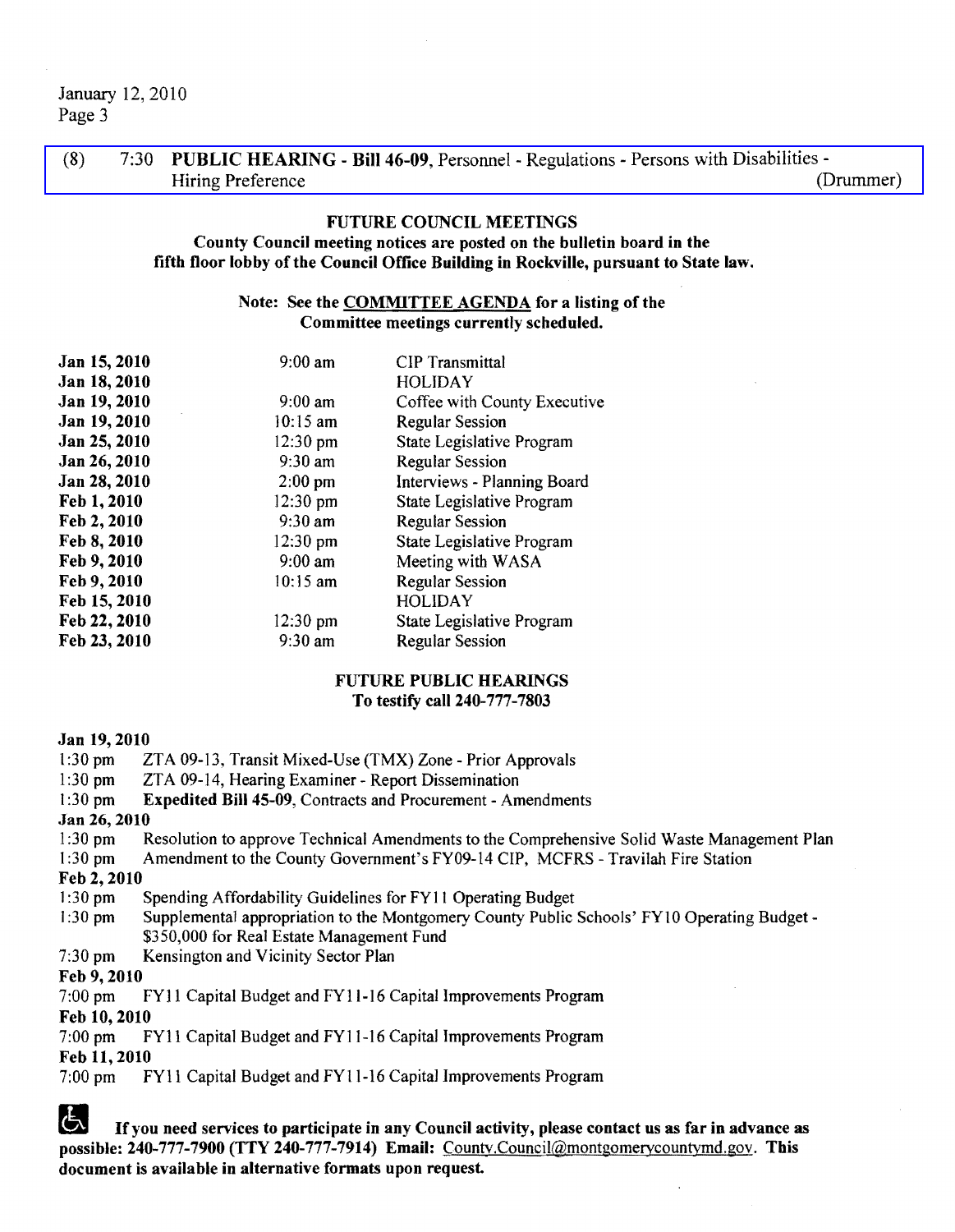

# *Packet Index*

*Tuesday, January 12, 2010*

| <b>Item Number</b> | <b>Note</b>                                   | <b>Staff</b> |
|--------------------|-----------------------------------------------|--------------|
|                    |                                               |              |
| Agenda Item #2G    | This item has been moved to January 19, 2010. | Orlin        |